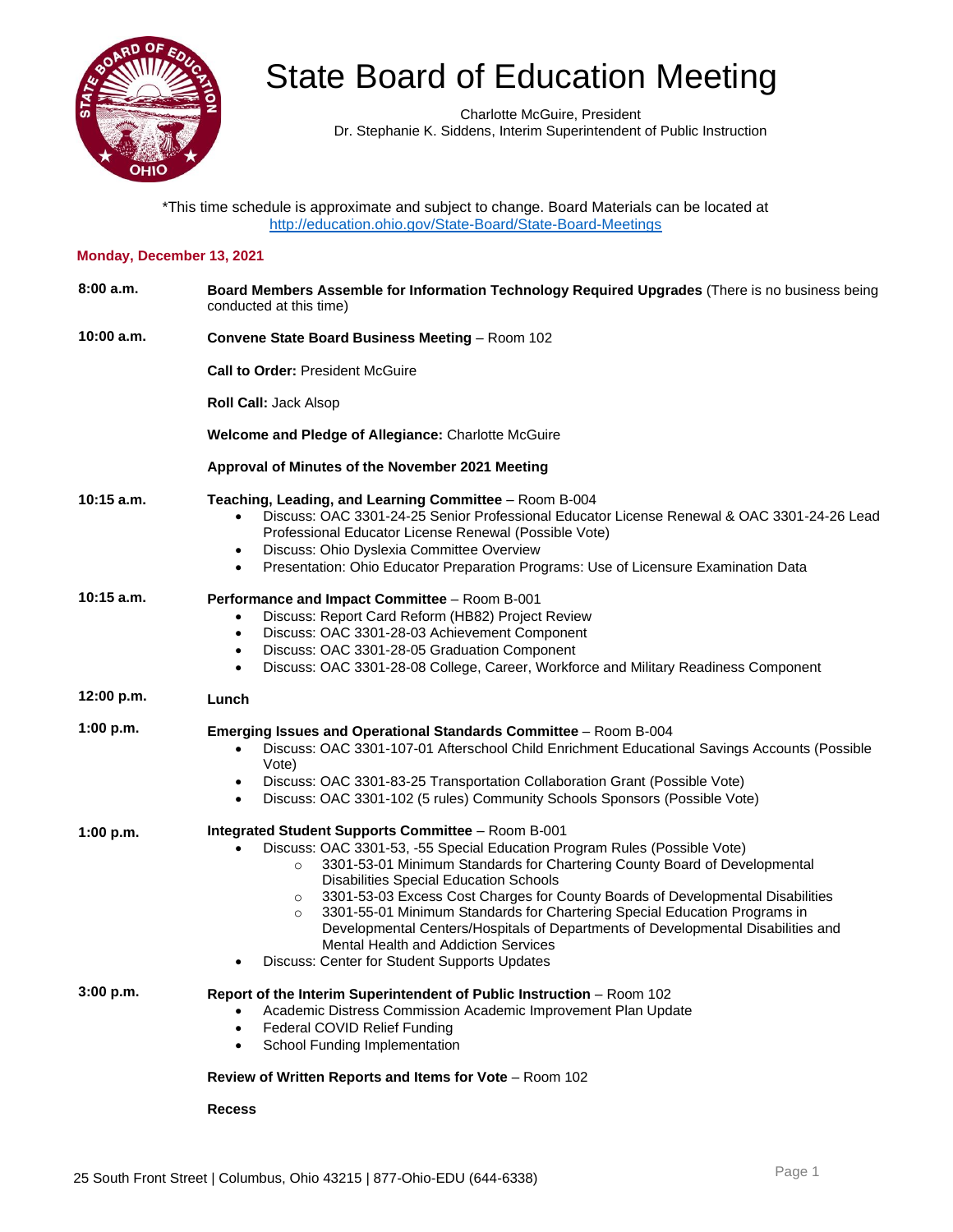

Charlotte McGuire, President Dr. Stephanie K. Siddens, Interim Superintendent of Public Instruction

### **Budget Committee** – Room B-004

• Discuss: Compensation and evaluation of the Superintendent, Deputy Superintendent and Superintendent of the State Schools for the Deaf and Blind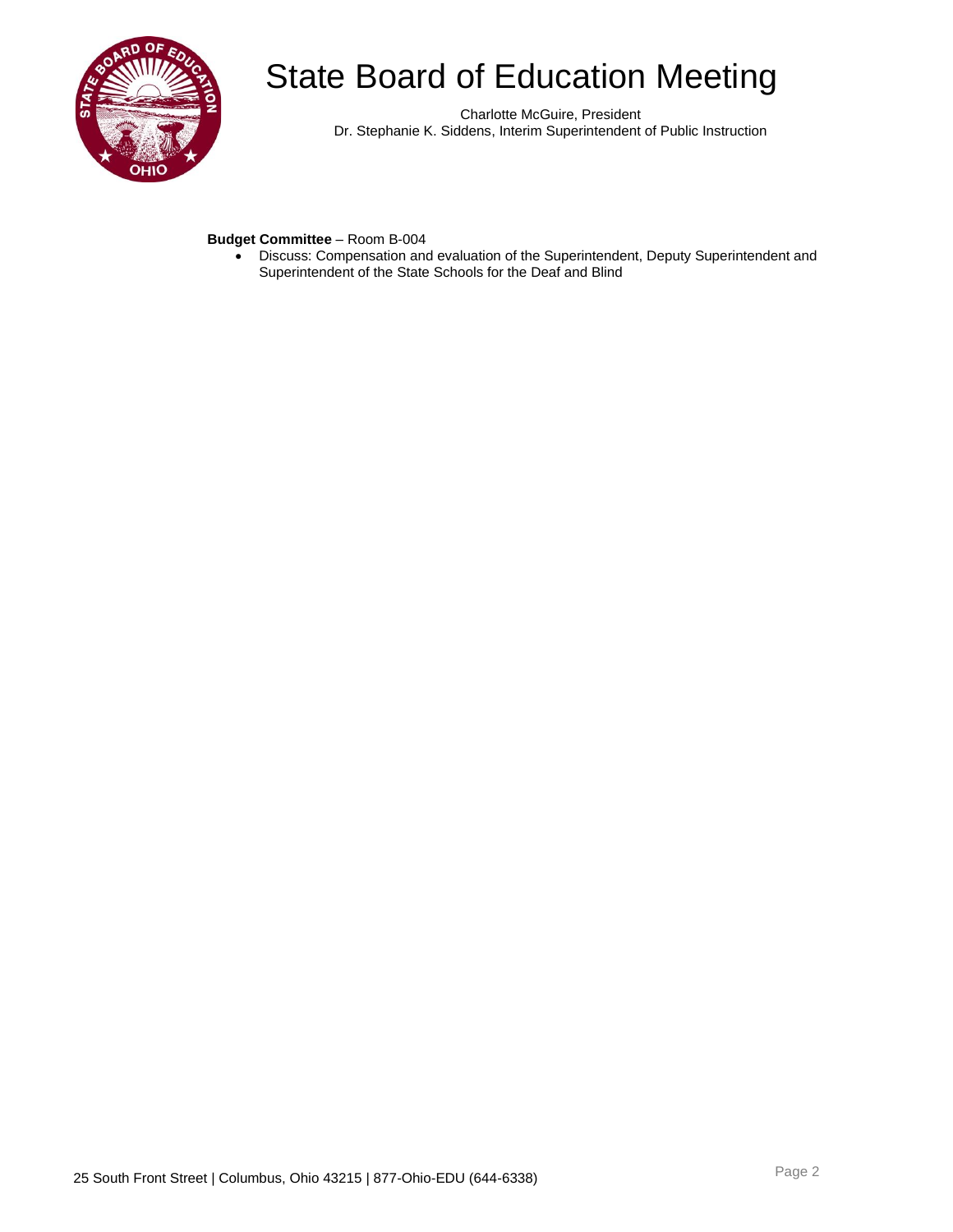

Charlotte McGuire, President Dr. Stephanie K. Siddens, Interim Superintendent of Public Instruction

#### **Tuesday, December 14, 2021**

#### **9:00 a.m. Reconvene State Board Business Meeting** – Room 102

**Call to Order:** President McGuire

**Roll Call:** Jack Alsop

#### **Public Participation on Voting Agenda Items** – Room 102

*Please note, individuals are not permitted to address the Board on matters that have been or will be the subject of an administrative hearing, including territory transfers or personnel actions. Individuals wishing to testify can do so on Tuesday morning at the Department of Education and should send their name and written testimony to [SBOE@education.ohio.gov](mailto:SBOE@education.ohio.gov) no later than December 10th at 5pm.* 

#### **Executive Session** – Room 102

There will be no public business conducted by the Board at this time. The Board will take roll call and immediately move into Executive Session.

#### **Quasi-Judicial Discussion** – Room 102

The Board will hold Quasi-Judicial Discussion following the recess of the State Board of Education meeting, including those functions outlined in the State Board of Education's Policies and Procedures Manual.

#### **Holiday Lunch –** B001

#### **Committee Reports** – Room 102

- Teaching, Leading, and Learning Committee
- Emerging Issues and Operational Standards Committee
- Integrated Student Supports Committee
- Performance and Impact Committee
- Budget Committee

**Voting on the Report and Recommendations of the Interim Supt. of Public Instruction** – Room 102 *(A list of items for vote is included at the end of the time schedule)*

#### **Public Participation on Non-Voting Agenda Items** - Room 102

*Please note, individuals are not permitted to address the Board on matters that have been or will be the subject o administrative hearing, including territory transfers or personnel actions. Individuals wishing to testify can do so on Tuesday morning at the Department of Education and should send their name and written testimony to SBOE@education. later than December 10th at 5pm.* 

**Old Business** – Room 102

**New Business** – Room 102

**Adjourn**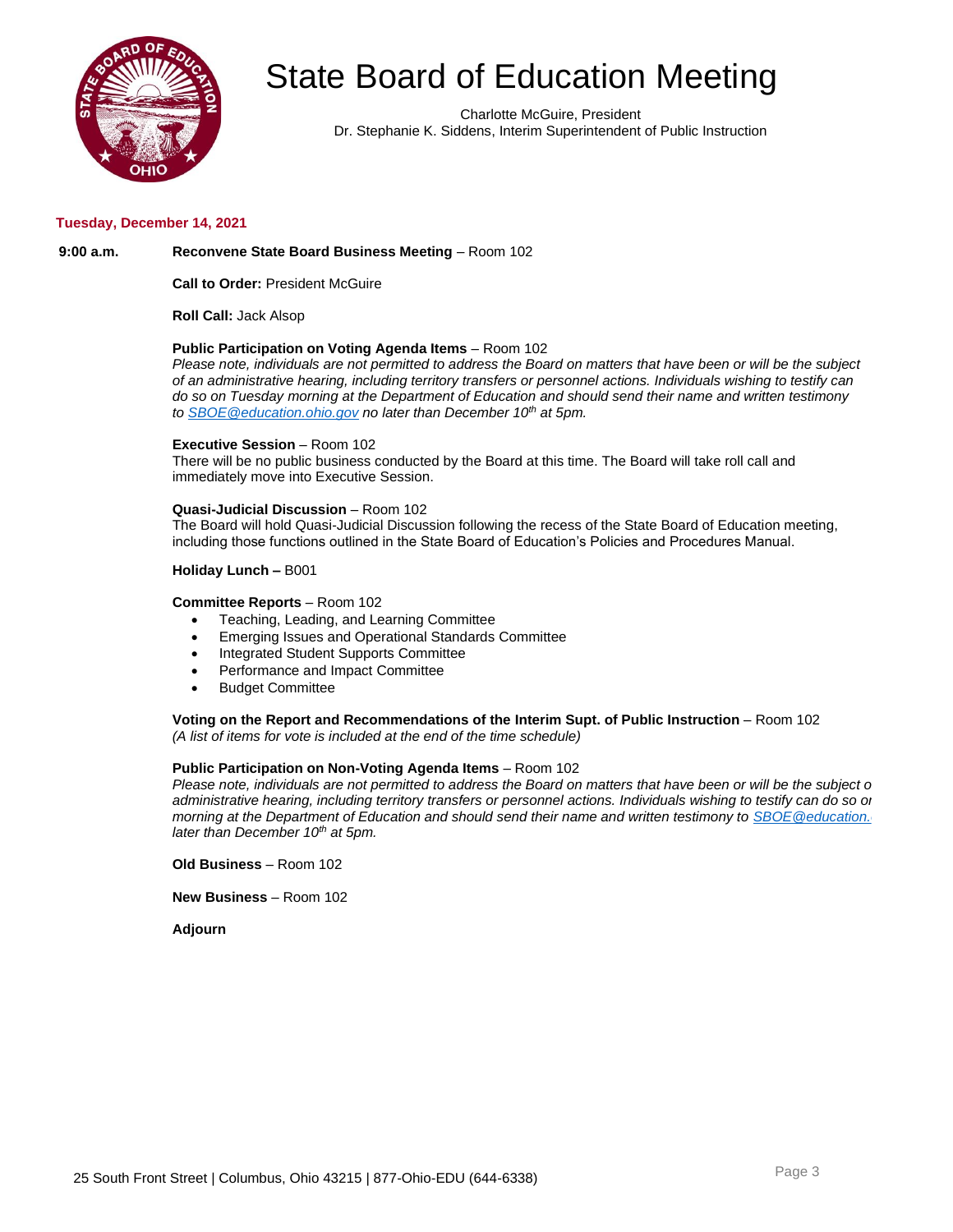

Charlotte McGuire, President Dr. Stephanie K. Siddens, Interim Superintendent of Public Instruction

\*Materials for items referenced below can be located here: <http://education.ohio.gov/State-Board/State-Board-Meetings>

## **TUESDAY, DECEMBER 14:**

### **CONSENT AGENDA**

- 1. RESOLUTION TO ACCEPT THE PERMANENT VOLUNTARY SURRENDER AND DENIAL OF LICENSES FORM SIGNED BY BLAZE D. GARNETT AND TO ENTER AN ORDER TO REVOKE PERMANENTLY ALL OF HIS CURRENT AND PREVIOUSLY HELD LICENSES, PERMITS, AND CERTIFICATES AND TO DENY PERMANENTLY ANY OF HIS PENDING APPLICATIONS FOR A LICENSE, PERMIT, OR CERTIFICATE
- 2. RESOLUTION TO ACCEPT THE PERMANENT VOLUNTARY SURRENDER AND DENIAL OF LICENSES FORM SIGNED BY DAVID J. HAGGERTY AND TO ENTER AN ORDER TO REVOKE PERMANENTLY ALL OF HIS CURRENT AND PREVIOUSLY HELD LICENSES, PERMITS, AND CERTIFICATES AND TO DENY PERMANENTLY ANY OF HIS PENDING APPLICATIONS FOR A LICENSE, PERMIT, OR CERTIFICATE
- 3. RESOLUTION TO ACCEPT THE PERMANENT VOLUNTARY SURRENDER AND DENIAL OF LICENSES FORM SIGNED BY BENJAMIN J. KELLER AND TO ENTER AN ORDER TO REVOKE PERMANENTLY ALL OF HIS CURRENT AND PREVIOUSLY HELD LICENSES, PERMITS, AND CERTIFICATES AND TO DENY PERMANENTLY ANY OF HIS PENDING APPLICATIONS FOR A LICENSE, PERMIT, OR CERTIFICATE
- 4. RESOLUTION TO ACCEPT THE PERMANENT VOLUNTARY SURRENDER AND DENIAL OF LICENSES FORM SIGNED BY EDDIE B. LEWIS AND TO ENTER AN ORDER TO REVOKE PERMANENTLY ALL OF HIS CURRENT AND PREVIOUSLY HELD LICENSES, PERMITS, AND CERTIFICATES AND TO DENY PERMANENTLY ANY OF HIS PENDING APPLICATIONS FOR A LICENSE, PERMIT, OR CERTIFICATE
- 5. RESOLUTION TO ACCEPT THE PERMANENT VOLUNTARY SURRENDER AND DENIAL OF LICENSES FORM SIGNED BY JORDAN D. OWENS AND TO ENTER AN ORDER TO REVOKE PERMANENTLY ALL OF HIS CURRENT AND PREVIOUSLY HELD LICENSES, PERMITS, AND CERTIFICATES AND TO DENY PERMANENTLY ANY OF HIS PENDING APPLICATIONS FOR A LICENSE, PERMIT, OR CERTIFICATE

### **ADMINISTRATIVE RULES**

- 6. RESOLUTION TO ADOPT CHANGES TO OHIO ADMINISTRATIVE CODE 3301-27-01 / QUALIFICATIONS TO DIRECT, SUPERVISE, OR COACH A PUPIL-ACTIVITY PROGRAM (TEACHING, LEADING AND LEARNING COMMITTEE)
- 7. RESOLUTION TO ADOPT CHANGES TO OHIO ADMINISTRATIVE RULE 3301-30-01 / OHIO DEPARTMENT OF YOUTH SERVICES AND OHIO DEPARTMENT OF REHABILITATION AND CORRECTION SCHOOLS (INTEGRATED STUDENT SUPPORTS COMMITTEE)
- 8. RESOLUTION TO ADOPT CHANGES TO OHIO ADMINISTRATIVE CODE RULE 3301-102-10 AND TO ADOPT NO CHANGES TO OHIO ADMINISTRATIVE CODE RULES 3301-102-11 AND 3301-102-12 (PERFORMANCE AND IMPACT COMMITTEE)